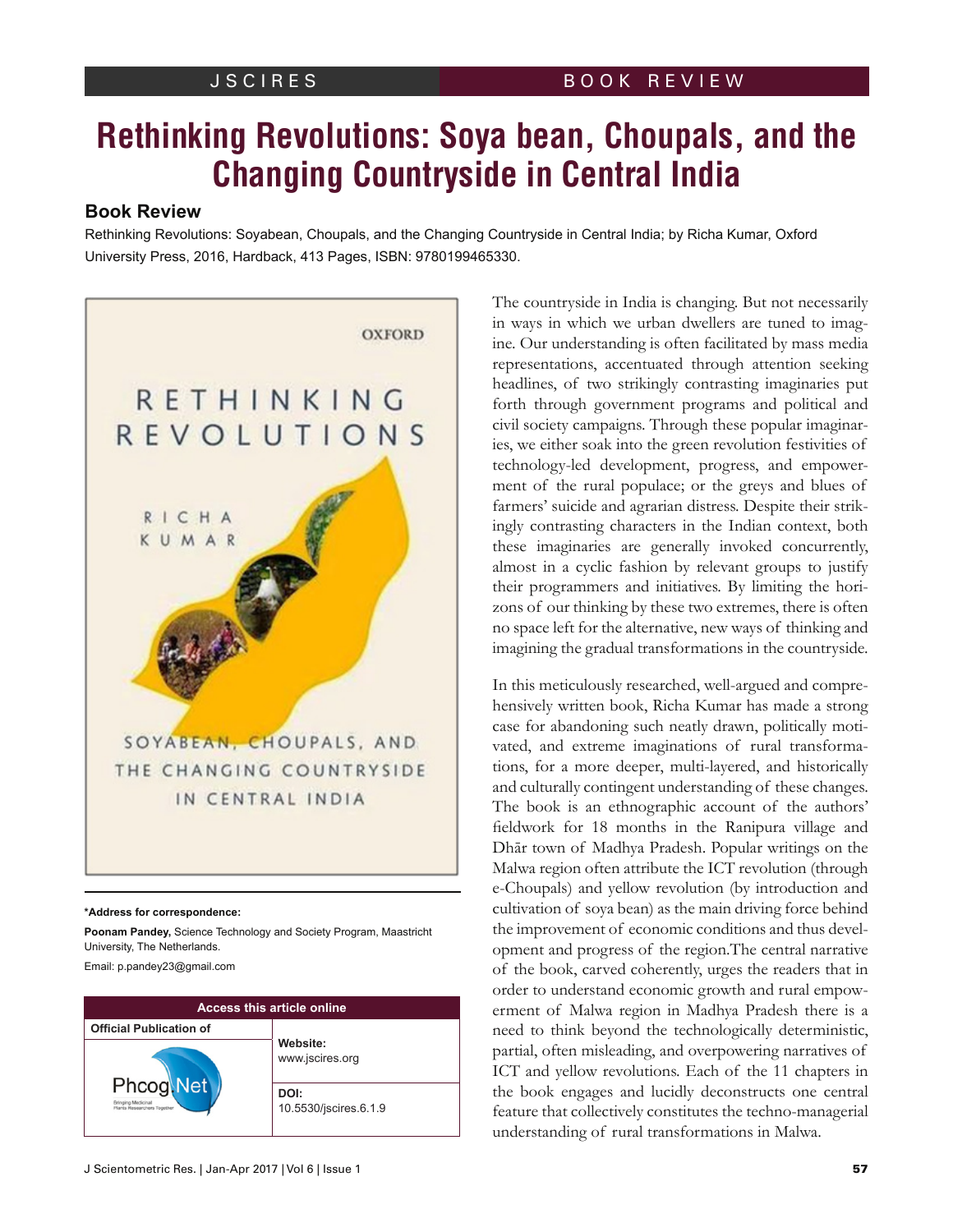There is an internal division within the book that separately deals with concerns of yellow and ICT revolutions with a few overlaps. Chapters 2 to 6 explicitly engage with the issues around the introduction of soya bean to be grown on fallow lands as a cash crop in the late 70s and its eventual transformation into thenarratives of 'gold of Malwa' and the 'yellow revolution.' These narratives of the yellow revolution were often motivated and were contemporary to the green revolution paradigm all over the country. Resulting from a top-down, techno-centric understanding of development these narratives promoted the understanding that progress and prosperity of agrarian communities could solely be measured on the basis of increasing productivity of crops. The author shows that despite being introduced and being effective as a low input, cash crop, the desire for more and more productivity pushed soya bean farmers onto a technological treadmill of high input farming which has severely impacted the availability of groundwater, soil fertility, and biodiversity in the region.

The value of Kumar's work could not only be seen in the novelty of her arguments on technology-led development in agriculture, as for them she is mostly relying on the previously existing literature on green revolution, development and modernist critiques to present her case. What makes the book an interesting and important contribution for scholars of development studies, and especially for those who are studying the effects of techno-centric approaches for development in rural India, is the effort to see technology and other non-human actors such as soya bean, water, and environmental in symmetry with the human, social, economic and political actors. This kind of approach, which is very central to Science and Technology Studies (STS) but is rarely undertaken by Indian scholars studying the impacts of techno-centric development in rural societies, opens up new possibilities of looking at technology other than its material construct of just being an artifact. For STS scholars, this book provides an apt space to understand the effect of specific socio-cultural factors such as caste, community-based relationships, and gender in affecting the technology mediated change.

There are some arguments, however, that the author brings into the analysis but which are not corroborated by the existing academic discourse on rural societies. In chapter 2 the author discusses the effects of economic empowerment on women in Malwa and evaluates these on the basis of no investment on household technology for womenfolk as compared to high investment for technologies such as motorcycles, mobile phones, tractors and tube wells for men. As far as my understanding of rural

societies in North India goes, the measure of prosperity for women often lies in the gold and silver jewelry one possesses rather than mixer-grinders and refrigerators. That is why government programs on rural sanitation, when addressing women, often invoked the image of possession of jewelry as the symbol of wealth and prosperity as equivalent to possessing household toilets. The measure of economic empowerment cannot thus be related directly to the investment in household technology in the context of women in the rural context, and it would be misleading to assess the same solely on the basis of the presence of technological devices.

Chapters 7 to 10 are particularly focused on the imaginary of the ICT revolution which was concerned with the introduction of internet centers at the village level, online commodity markets and agribusinesses in order to empower farmers by reducing the information gaps created by inefficient and corrupt intermediaries and lack of access to proper channels of information and markets. Here again, the author emphasizes that with the incorporation of soya bean farmers in the global value chain, there are processes of technology-mediated exclusion that come into play resulting in new forms of disempowerment that the imaginary of the techno-managerial revolution fails to take into account. For example, by putting local farmers into the global value chain of soya bean, the process of quality evaluation transformed from visual evaluation to technology-mediated evaluation. This resulted in the exclusion of both high as well as poor quality of soya bean from getting the best price. The question of quality thus transformed from being the question of best physical characters to a question of who is assessing it and for what purpose. Similarly, the spaces of protest, engagement, and intervention for farmers were lost with the displacement of physically present intermediaries from locally existing market place into virtual market spaces and intermediaries.

By taking the case of soya bean, the author has brilliantly presented a case of a missed opportunity for rural empowerment by feeding a suitable and humble technological intervention such as soya bean, which could have been a sustainable poor farmer's crop, into the hubris of technological revolutions focused only on the parameters of economic growth.This transformation of soya bean from, in Sheila Jasanoff 's terms, a 'technology of humility' to a 'technology of hubris' through the ideologies of technological revolutions has created a mirage of economic growth which conceals the crisis of widening gender disparities, worsening soil health, resource intensiveness and high inputs in farming.